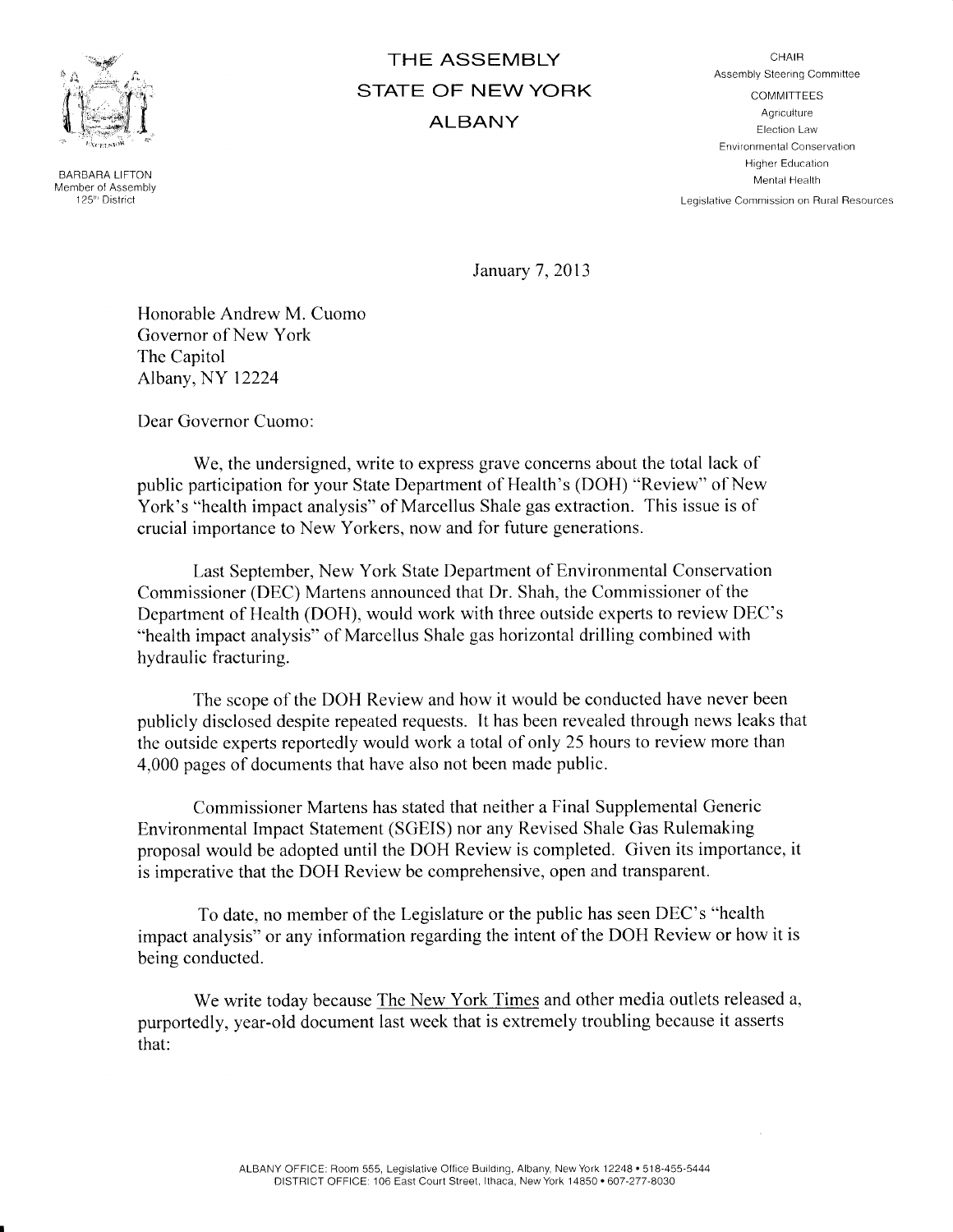"By implementing the proposed mitigation measures identified and required in this Supplemental GEIS, the Department expects that human chemical exposures during normal HVHF IHigh-Volume, Hydraulic Fracturingl operations will be prevented or reduced below levels of significant health concern. Thus, significant adverse impacts on human health are not expected from routine HVHF operations (emphasis added)."

We are concerned that this dubious claim is the basis of DEC's plan to safeguard New Yorkers from shale gas extraction hazards. DEC and local health departments in New York's Southern Tier have documented numerous incidents where citizens have been directly impacted by gas and oil drilling problems. In light of those problems, we doubt that simply asserting that citizens will never be exposed to shale gas fracturing pollutants constitutes a meaningful public health protection strategy.

It is important to point out that DEC has long been criticized repeatedly for its failure to propose adequate public health safeguards for shale gas extraction threats. The Environmental Protection Agency has submitted more than 40 pages of detailed comments about the shortcomings of DEC's draft and revised draft SGEISs beginning in 2009 and continuing through 2012.

State law and regulation are clear about the reason for environmental impact statements (EISs); New York has an "obligation to protect the environment for the use and enjoyment of this and all future generations." In defining the word "environment," "human health" is specifically noted. The statute on environmental impact statements also makes explicit the requirement to "solicit comment" for proposals "that may significantly affect the quality of the environment." We believe that is clearly the case with DOH's "health impact analysis" review.

In contrast to that requirement, the DOH Review is being conducted in total secrecy without any opportunity for public review and comment on it. Also, the time allocated fbr the expert review is far too short and obviously inadequate.

That is why we very respectfully request that you immediately require:

- a) Immediate written public notice regarding the intent and scope of the DOH Review;
- b) Release of DEC's "Health Impact Analysis" for public review;
- c) At least one public hearing to allow Commissioner Shah and the three outside experts to hear testimony about the proposed DOH Review.
- d) A minimum 30 days for public review and comment by all interested parties of the proposed DOH Review.

These requirements are essential to make sure that the DOH review will be